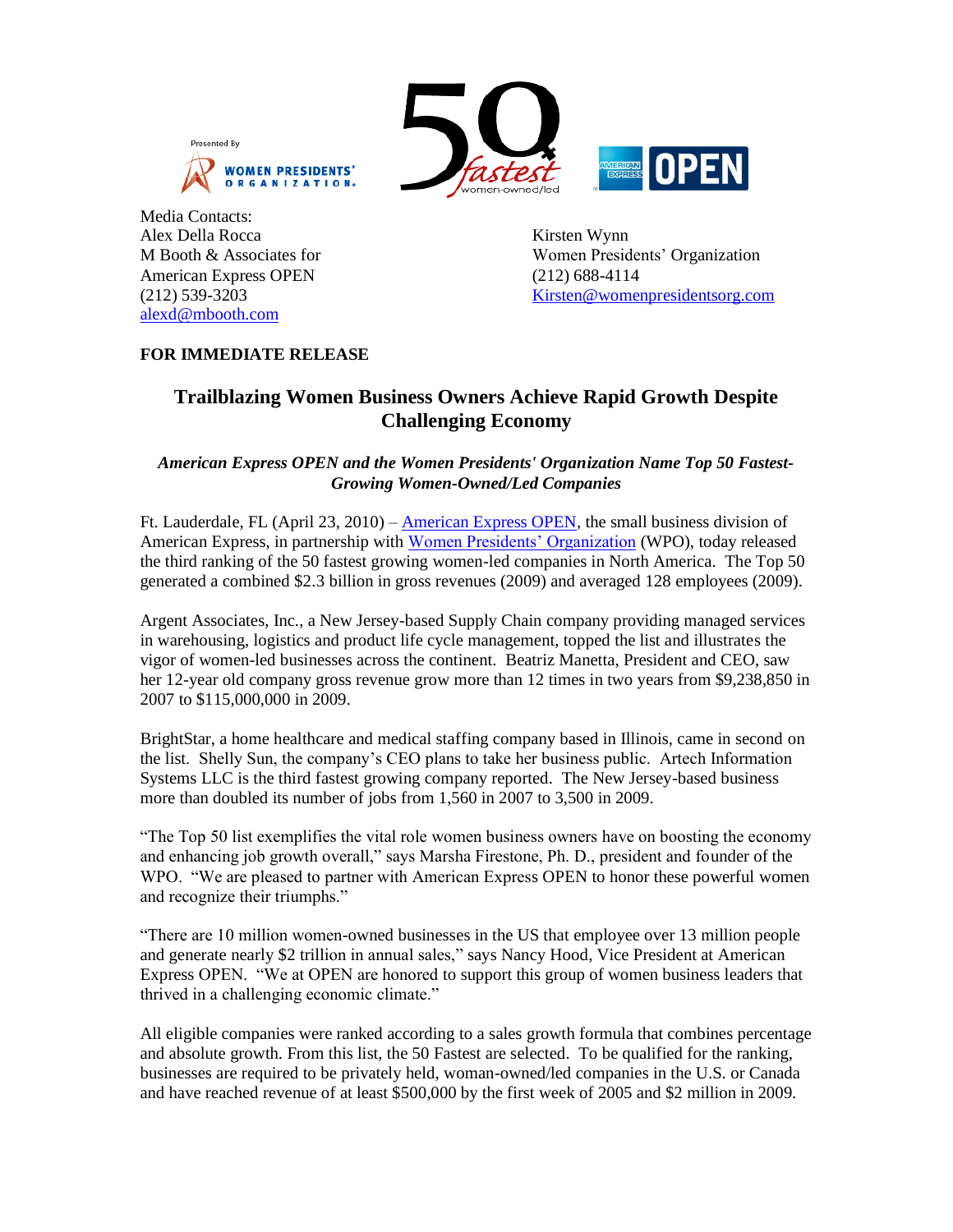In order to help the Top 50 continue to seize even more business opportunities, each of the honored business owners will be offered a **Business Platinum Card**<sup>1</sup> from American Express OPEN. The card will include 100,000 Membership Rewards® points, which may be used on capital investments including: the funding of employee recognition programs, business travel or the purchase of office equipment and supplies.

46 of the Top 50 women were polled to examine what makes them tick and uncover how they were able to grow their businesses at breakneck speed and in such a difficult economic environment. The survey touched on key themes including: overcoming business growth challenges, reexamining business strategies despite the current economic condition and prioritizing the important characteristics for being a successful woman leader.

The key findings include:

## **Reasons for success**

- *A commitment to high growth* 71% agreed or strongly agreed that their goal from the very beginning of their leadership of the company was to build a large company
- *Inspiring leaders* 64% believe their "ability to motivate employees" is the most important characteristic for being a successful woman entrepreneur
- *Surrounding yourself with a skilled team* 78% say "Hiring the right people" was the most important action that contributed to their company's growth
- *Adapting to a changing environment* The strategy most frequently chosen (64%) to meet the challenge of the current economy is to "enter new markets". Sixty-one percent admitted current economic conditions caused them to change their business strategies

## **Toughest challenges**

• *Lower sales* – 56% say their biggest challenge in our current economy is "existing" customers reducing purchases."

#### **Positive Outlook**

- *Doubling their workforce* Nearly all (96%) plan on adding employees this year.
- *Boosting the economy and their communities* Their ability to create much needed jobs is the greatest benefit of being a successful woman entrepreneur

All 50 companies will be honored at a special event hosted by American Express OPEN at the WPO annual conference in Ft. Lauderdale on April 23, 2010. The awards reception will take place from 6:30PM to 8:30PM at the Ritz-Carlton Ft. Lauderdale.

| <b>Entrepreneur Name</b> | <b>Company Name</b>               | <b>State</b> | <b>Description of Business</b>      |
|--------------------------|-----------------------------------|--------------|-------------------------------------|
| 1 Beatriz Manetta        | Argent Associates, Inc.           | NJ           | Supply Chain Management             |
| 2 Shelly Sun             | <b>BrightStar Care</b>            | IL           | <b>Staffing services</b>            |
| 3 Ranjini Poddar         | Artech Information Systems LLC    | NJ           | <b>IT Consulting</b>                |
| 4 Gail Warrior-Lawrence  | <b>Warrior Group</b>              | TX           | Premier construction services       |
| 5 Elizabeth Elting       | TransPerfect                      | NY           | Language services provider          |
| 6 Amy Gonzales           | AK Environmental, LLC             | NJ           | Consulting firm                     |
| 7 Fran Lessans           | Passport Health                   | <b>MD</b>    | Provider of travel medical services |
| 8 Hallie Satz            | <b>HighRoad Press</b>             | NY           | Printing solution                   |
| 9 Vicki Raport           | Quantum Retail Technology, Inc.   | MN           | Software solutions                  |
| 10 Elaine Osgood         | <b>Atlas Travel International</b> | МA           | Full-service travel agency          |

Top 50 Fastest-Growing Women-Owned/Led Companies Include:

 $\overline{a}$ 

<sup>&</sup>lt;sup>1</sup> Based on approvals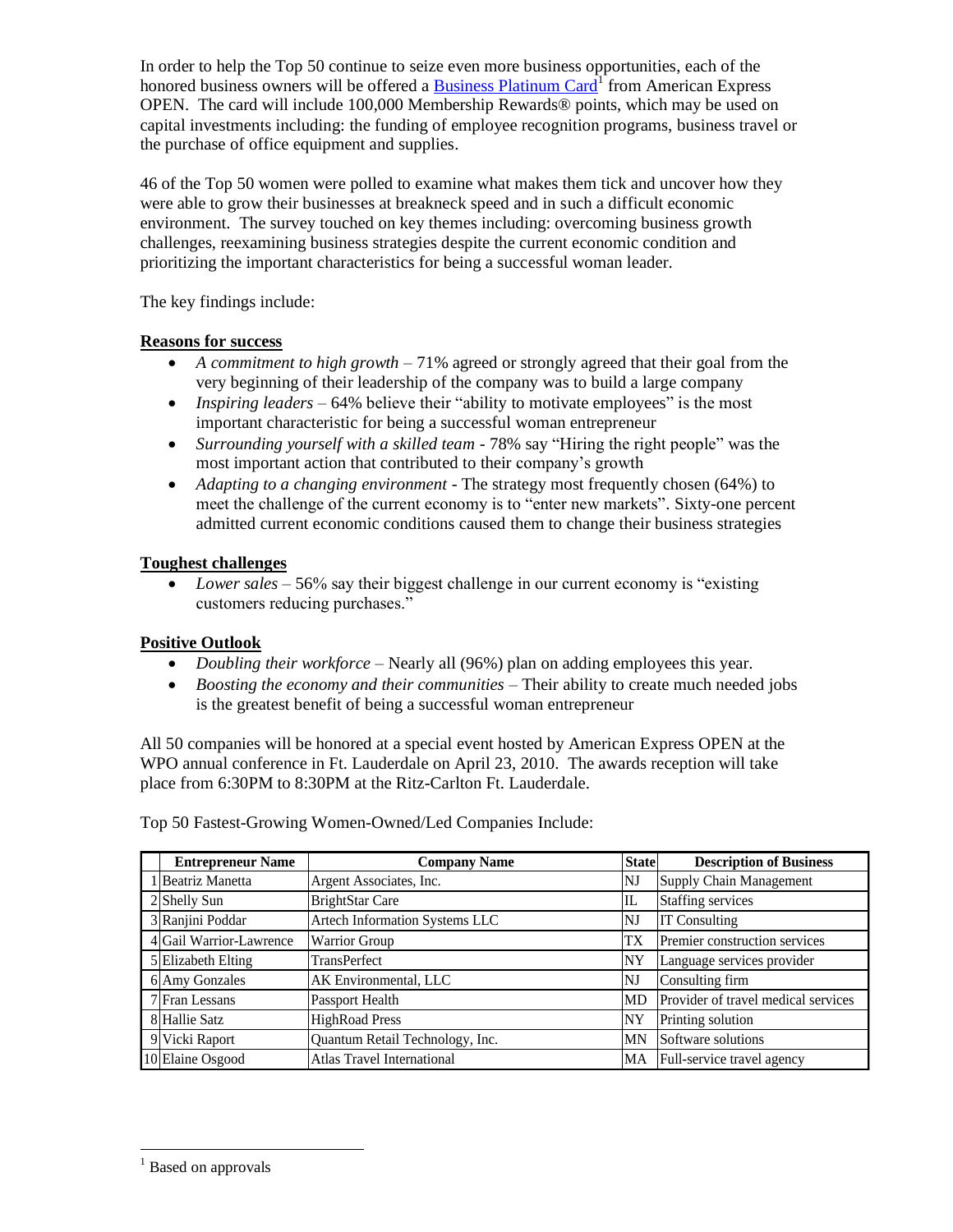|    | $11$ Sue Butler          | Butler/Till Media Services, Inc.              | $\overline{NY}$         | Media agency                        |
|----|--------------------------|-----------------------------------------------|-------------------------|-------------------------------------|
|    | 12 Dr. Padma Allen       | <b>TECHNODYNE LLC</b>                         | NJ                      | High-end technology solutions       |
|    | 13 Jill E.M. Kusic Esq.  | NRA Group LLC. d/b/a National Recovery Agency | PA                      | Revenue Recovery Services           |
|    | 14 Cheryl Lang           | <b>Integrated Mortgage Solutions</b>          | <b>TX</b>               | Collateral protection resources     |
|    | 15 Tomima Edmark         | Andra Group                                   | <b>TX</b>               | Online lingerie store               |
|    | 16 Jeni Bogdan           | THE SAXON GROUP, INC.                         | GA                      | Heavy industrial construction       |
| 17 | Carol Koffinke           | Beacon Associates, Inc.                       | MD                      | Consulting and program support      |
| 18 | <b>Vickie Wessel</b>     | Spirit Electronics, Inc.                      | AZ                      | Supply-chain solutions              |
|    | 19 Magdalah Silva        | <b>DMS</b> International                      | MD                      | Management, consulting training     |
|    | 20 Anjali Ramakumaran    | Ampcus Inc                                    | VA                      | Biz, tech, engineering solutions    |
|    | 21 Stephanie Point       | Point 2 Point Global Security, Inc.           | MD                      | Security patrols services           |
| 22 | Carole Borden            | C.B. Transportation, Inc.                     | PA                      | <b>Transportation management</b>    |
|    | 23 Nicole Geller         | <b>Government Contract Solutions</b>          | <b>VA</b>               | Professional services and solutions |
| 24 | Susan A. Morano          | Suzanne's Specialties, Inc.                   | NJ                      | <b>Makes Organic Sweeteners</b>     |
| 25 | Cynthia B. Kaye          | Logical Choice Technologies, Inc.             | GA                      | Promethean integration & training   |
|    | 26 Francine Farkas Sears | Fabrique Ltd.                                 | <b>CT</b>               | Design & Make accessory case        |
|    | 27 Min Cho               | Nova Datacom                                  | <b>VA</b>               | Information assurance               |
|    | 28 Lee Ann Cochran       | Cochran Electric                              | WA                      | Electrical contractor               |
|    | 29 Donna K. Alligood     | Knowledge Link Incorporated                   | VA                      | Information technology services     |
|    | 30 Dr.Ellen H. Yankellow | Correct Rx Pharmacy Services, Inc.            | <b>MD</b>               | Pharmaceuticals                     |
| 31 | Cynthia J. Pasky         | <b>Strategic Staffing Solutions</b>           | MI                      | Consulting and staff augmentation   |
| 32 | Pamela O'Rourke          | <b>ICON</b> Information Consultants           | <b>TX</b>               | Recruiting                          |
|    | 33 Katherine Dietzen     | MedEdNow, LLC                                 | NY                      | Medical education communications    |
|    | 34 Elizabeth Williams    | roxbury technology corp                       | MA                      | Remanufacturer/distributor of ink   |
|    | 35 Sonu Ratra            | Akraya, Inc.                                  | CA                      | <b>Staffing</b>                     |
|    | 36 Melissa Cather-Thiede | ProActive Solutions, Inc.                     | KS                      | IT services and solutions           |
|    | 37 Lori Matthews         | <b>ISOFLEX</b>                                | CA                      | Distributor of stable isotopes      |
|    | 38 Liz Lasater           | Red Arrow Logistics                           | <b>WA</b>               | Transportation provider             |
|    | 39 Jennifer Scully       | <b>Clinical Resources LLC</b>                 | GA                      | Staffing firm                       |
|    | 40 Wendi Goldsmith       | <b>Bioengineering Group</b>                   | MA                      | Ecological restoration              |
|    | 41 Laura K.T. Schriver   | <b>Language Services Associates</b>           | PA                      | Foreign language communication      |
|    | 42 Priti Parikh          | Sweta systems Inc                             | AZ                      | <b>Tech Consulting services</b>     |
|    | 43 Lisa Moore Turano     | Providus                                      | TX                      | <b>Legal Staffing</b>               |
|    | 44 Sherry S Deutschmann  | LetterLogic, Inc                              | <b>TN</b>               | Manufactures mail, letters          |
|    | 45 Danielle Waske        | DNT ENVIRONMENTAL SERVICES INC                | GА                      | Contracting specialty               |
|    | 46 Juli Spottiswood      | Parago                                        | TX                      | Rewards-based incentive solutions   |
| 47 | Noreen Guanci            | Long Term Solutions                           | MA                      | Elder care coordination& support    |
|    | 48 Maria D Bradley       | Benefit Express Services, LLC                 | $\overline{\mathbb{L}}$ | Admin and enrollment services       |
|    | 49 Kiran Gill            | PARS Environmental, Inc.                      | NJ                      | Environmental consulting firm       |
|    | 50 Heidi Ganahl          | Camp Bow Wow                                  | CO                      | Pet care franchise                  |

#### **About the Women Presidents' Organization**

The Women Presidents' Organization (WPO) is the premier peer advisory organization which internationally connects top women entrepreneurs at the multimillion-dollar level (\$2 million in gross annual sales or \$1 million for service-based business) for greater professional success. In monthly meetings across four continents, chapters composed of 20 accomplished women presidents from diverse industries and backgrounds invest time and energy in themselves and their businesses to drive their corporations to the next level. For more information, call 212-688- 4114 or visit [http://www.womenpresidentsorg.com.](http://www.womenpresidentsorg.com/)

#### **About American Express OPEN**

American Express OPEN is the leading payment card issuer for small businesses in the United States and supports business owners with products and services to help them run and grow their